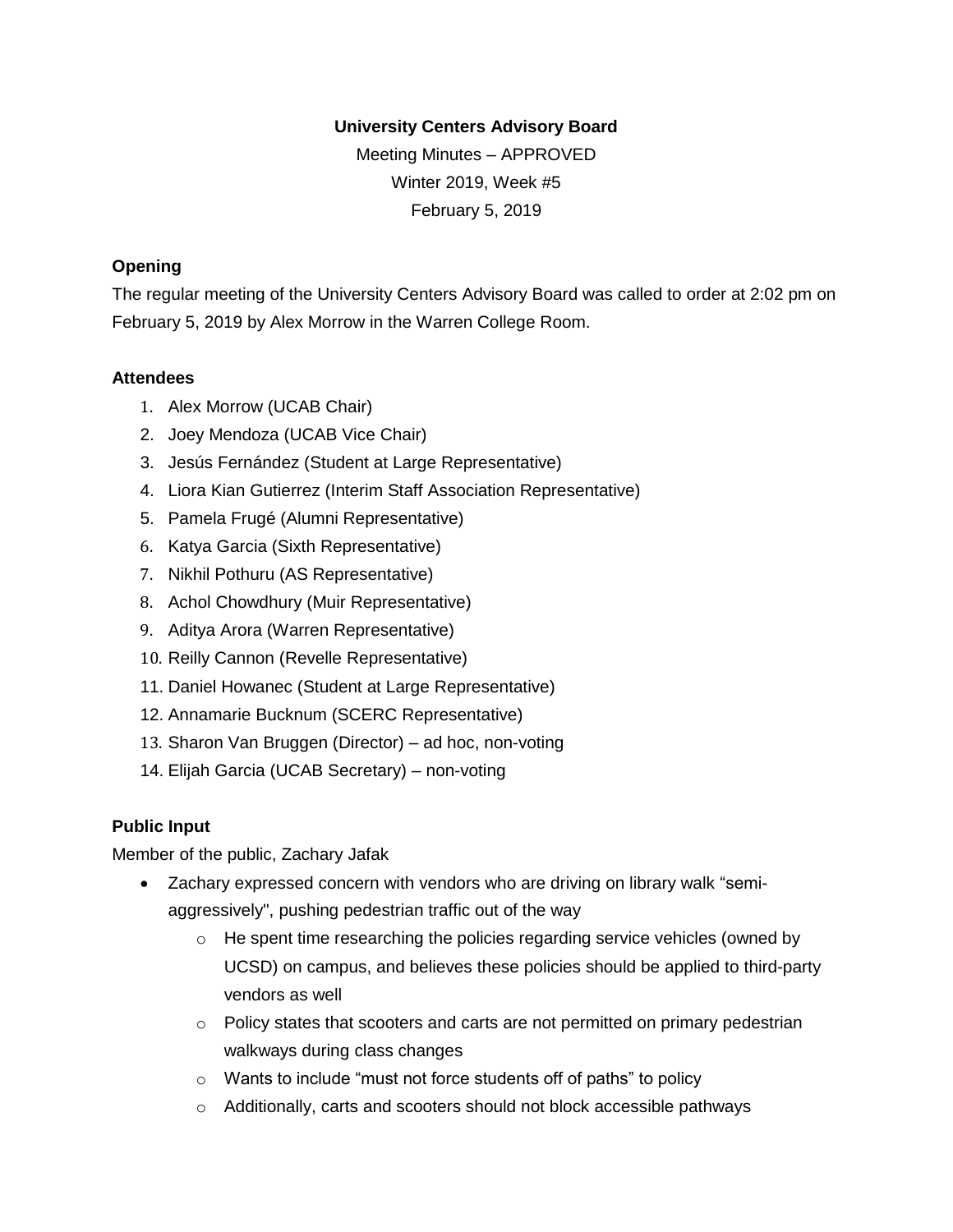- Alex: Which vendors are you specifically referring to?
	- $\circ$  Zachary: The biggest concern is with the big trucks, such as party rental vendors
- Joey: And when you say "carts" do you mean the smaller ones that carry chairs?
	- $\circ$  Zachary: No, the UCSD carts follow the guidelines, however outside vendors not in direct contact with administration tend to drive dangerously
- Alex: Please email me with your concerns so we can get to the bottom of this.

## **Approval of Minutes**

- Motion to approve minutes from Week 4 of Winter 2018 as amended: Nikhil
	- o Second: Liora

# **Special Presentation**

Members of Greeks Gone Green, Uday Gouindswamy and Amber Fossier

- They're in the final steps of implementing entire project on campus
	- $\circ$  Installation set-up: The smog-eating poster will be the focus, adjacent to a plaque; underneath will be a plain white poster (36" x 27"), small portions of which will be removed and taken to labs for analysis. These cut-away portions will be painted over to maintain the poster's white appearance.
		- Samples will be taken to Chem department over time, to validate Smogeating poster technology
	- o The team is asking for approval before the final go-ahead
- Achol: So the plaque is above, and underneath is the white poster. Is the white poster part of the whole thing?
	- $\circ$  Uday: The white poster is made from the same material as the smog-eating poster.
	- $\circ$  Achol: Would someone be able to tell the difference between the poster and the white painting behind it?
	- $\circ$  Uday: No, it will be painted behind and just look white.
- Joey: Any white, empty space is prime placement for posters and flyers. Are there any other possible locations for placement? Maybe higher on the wall?
	- $\circ$  Uday: There are a lot of safety issues to placing the poster higher, due to safety issues with using an exacto knife on a ladder.
- Daniel: Will the poster be a permanent installation next to the mural?
	- $\circ$  Uday emphasized that this is a research experiment, not an activist experiment, so the poster will be up as long as they collect data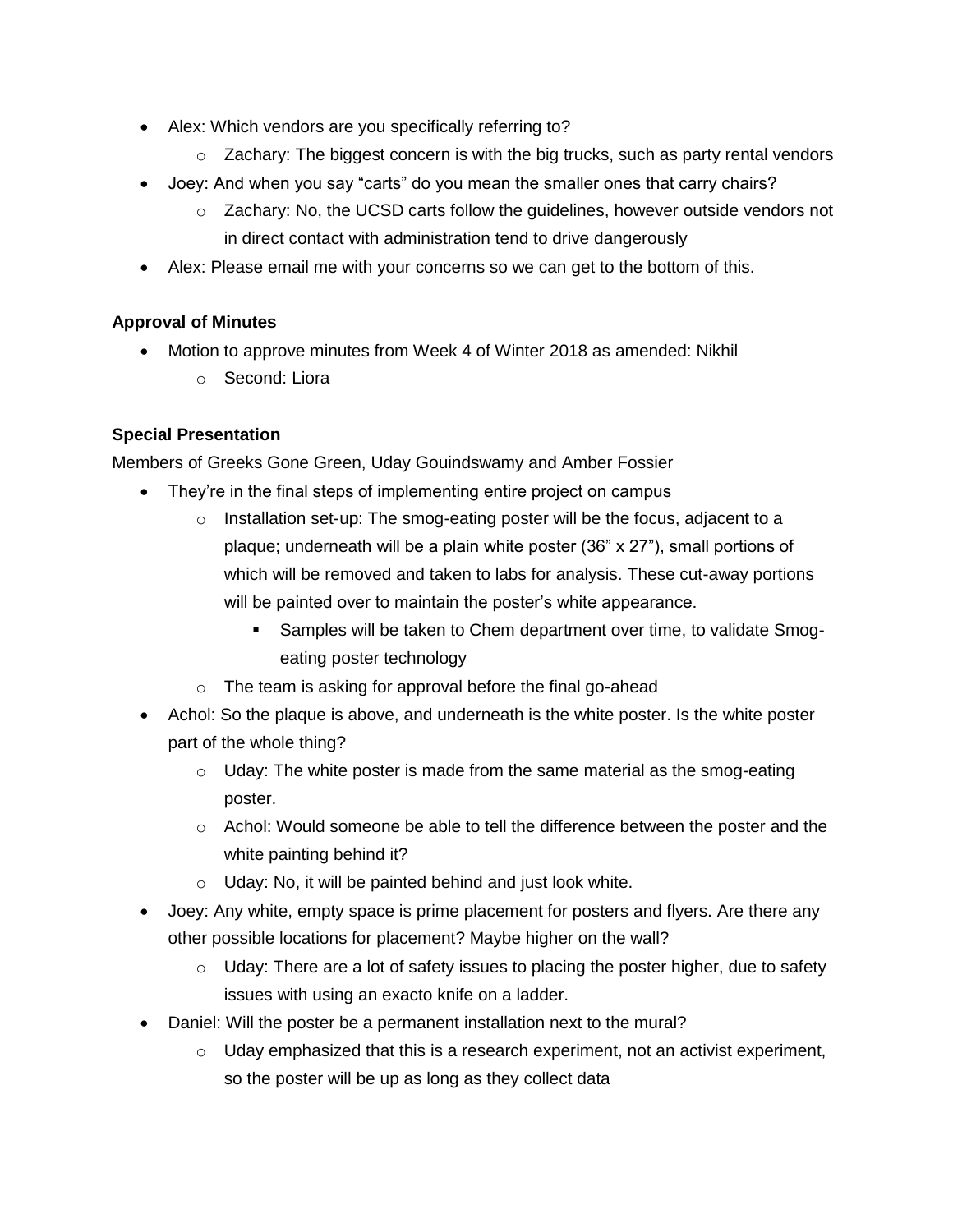- Uday: Amber would like to get more in touch with marketing or campus outreach resources.
	- $\circ$  Alex: just have her sign in and add her email so we can connect her to them
	- o Marketing from UCEN will take care of the plaque
	- $\circ$  Liora: The university administration will be very interested in this, Christine Clark will like this. For marketing, I'd suggest putting a ribbon-cutting event in the Insider newsletter. We're happy to help.
- Achol: Could I recommend, in the last paragraph, mentioning the purpose of the white paper underneath the plaque? That way when you look at the mural it's not just a mural, a plaque, and a piece of white paper.
- Alex: I'm concerned about mentioning the white poster on the plaque, since the poster is only going to be up for about 6 months, but the plaque is more permanent.
	- $\circ$  Uday: The paper is kind of permanent, since it'll be connected to the wooden support on the plaque.
	- $\circ$  Sharon: We're tight already on the copy deadline for the plaque. If we add any more, we won't finish it by the  $20<sup>th</sup>$  of February.
	- $\circ$  Uday: We could have the Clean Air Act on the white poster, but it would look strange if we were cutting away portions of it.
- Alex: Are there any other concerns about the writing before we give it the okay? ... Consensus is the writing is fine.
	- $\circ$  Achol: I'd only add writing to the white poster if it's permanent.

Member of Soda & Swine (S&S), Arsalun Tafazoli

- Arsalun: I'm just here to answer questions if anyone's curious, it's important that we're inclusive of the community.
- Liora: Having watched the campus through the years, I can't imagine why it [the construction and opening of S&S] is taking so long.
	- $\circ$  Arsalun: There isn't a clean answer to that question. There are a lot of factors, particularly a lack of experience dealing with UCSD. We're used to pushing the envelope a little bit, but we understand the dynamic and structures of our world, downtown San Diego, and it's a very different sort of place here at UCSD.
	- o Arsalun: We also came into the project planning to spend \$600,000, but we've spent \$1.4 million. We should've scaled down our ambition. But I feel confident that, when completed, people will understand where those resources went.
	- o Arsalun: We continually have to put things in context, we're trying to create an institution that'll be here 10-20 years. There's a huge expense to carry this stuff, and always have a superintendent on site during construction.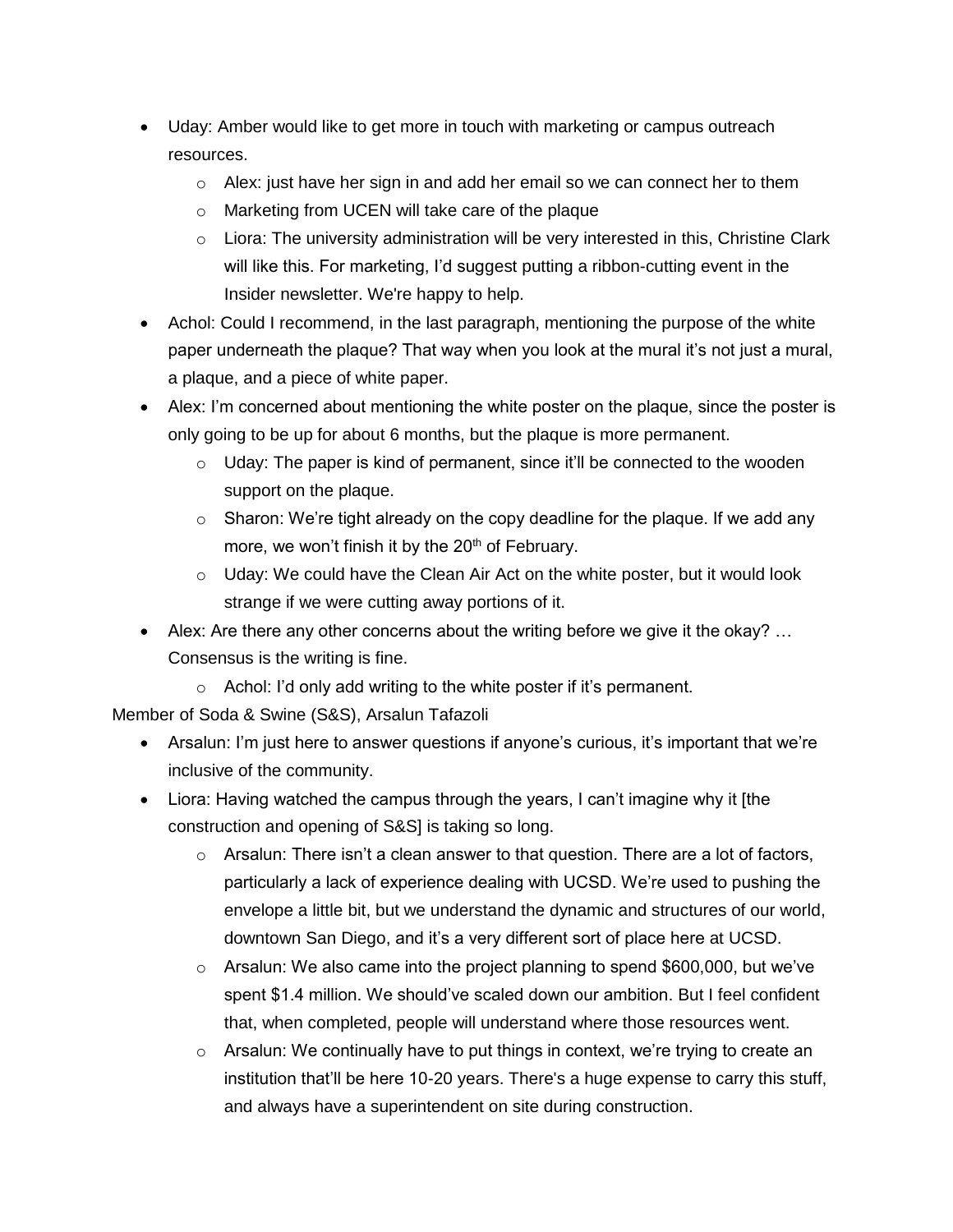- Liora: I understand about construction, and following policies, but do I understand you won't be open until June 2019?
	- $\circ$  Arsalun: As of right now, we will have people in the space, hopefully, by the beginning of April. Depending on how we're progressing, much earlier. From a business standpoint, having a grand opening at the end of the school year wouldn't be ideal.
- Aditya: Why is your budget more than double what you had planned?
	- $\circ$  Arsalun: We've had struggles internally with our own competency, and partly struggled with navigating UCSD and the scope of the project.
	- $\circ$  Arsalun: We were told we'd have a new rehabilitated shell space that the campus spent \$2 million on. We haven't completely figured everything out yet, but there are specific things that must be done for campus construction projects.
	- $\circ$  Arsalun: We're making significant investments in dealing with asbestos. A new company put a new roof over an asbestos ceiling. We can't penetrate, and you have to when doing CI of any sort.
	- o Arsalun: We have a new fire sprinkler suppression system, which took 2 months of remediation to deal with lead pipes that any modern facility wouldn't have. Two engineers are overengineering something for a light fixture that many campus entities have to sign off on. The ceiling doesn't drain [rainwater] so people have to physically pour out water from the roof.
	- $\circ$  Arsalun: We also got more ambitious with the design. You, Liora, mentioned the Original Student Center (OSC). Energy and feeling is what we do and that's our business, but not in a holistic way. You can walk into a room and automatically feel the energy in a room, and when I walk into one of our spaces and people are enjoying themselves, it's a magic in its own sort of way.
	- o Arsalun: We tried to, within the surrounding OSC areas, create something that was somewhat apart but also together. We're spending \$120,000 on custom paver system to make space feel like our own and create our own little atmosphere, since the area isn't very warm and right next to parking lot.
- Achol: I see that there are a couple of changes, including the removal of a living wall, not planting vines, and a van is supposed to be added in the patio?
	- $\circ$  Arsalun: Yes, we're working on a breakfast project outside of UCSD, and we have a partnership with Modern Times, serving their coffee at all our restaurants. With the investment we're making, we're concerned with the energy shift of the campus past 7:30 [pm]. 8:00am and onward has the most amount of people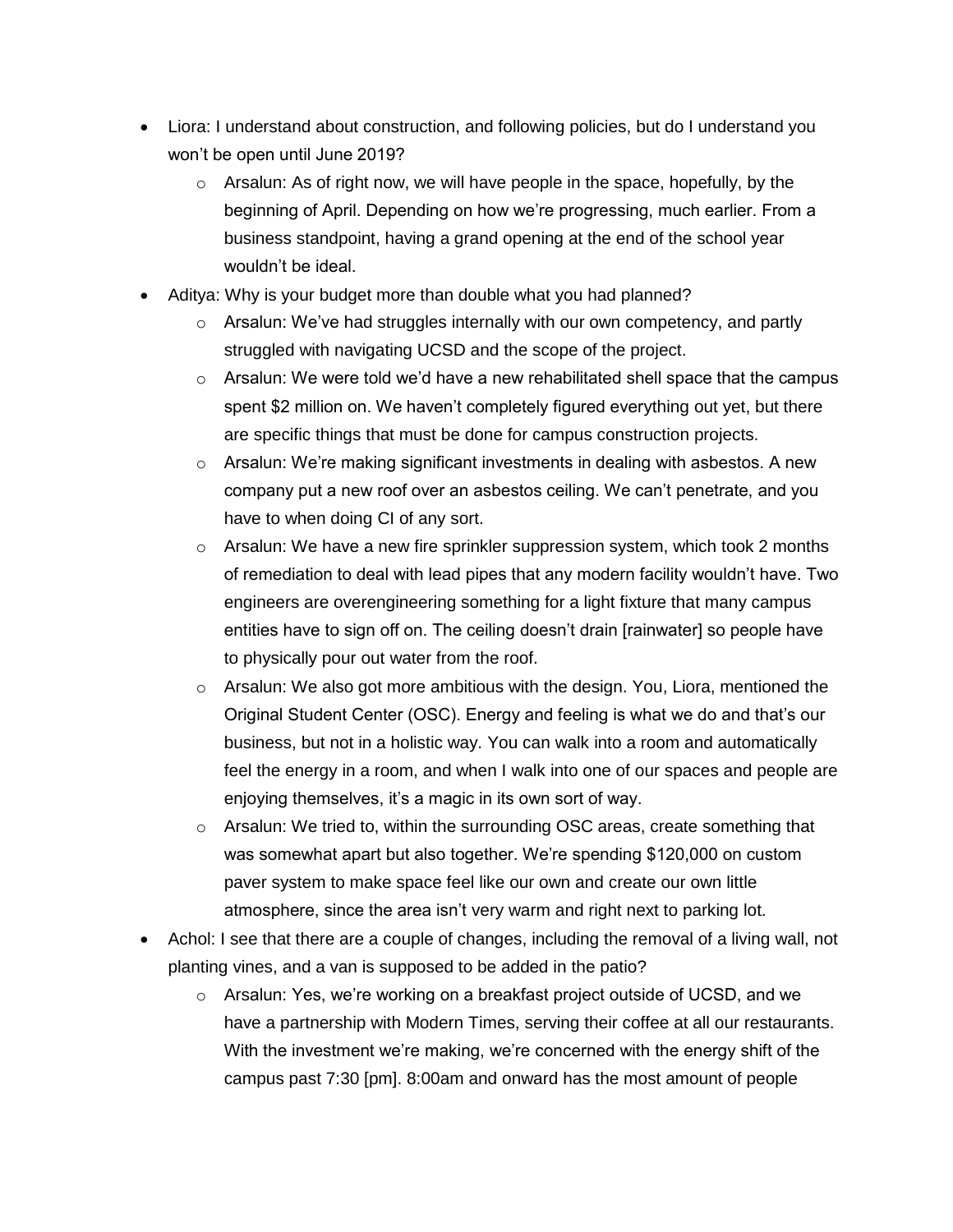coming by, so we thought we could do breakfast tacos and sandwiches with coffee service, using the Modern Times van.

- $\circ$  Arsalun: But feedback came back regarding a coffee cart, Art of Espresso, across the way. We want to contribute, not compete, so we're now in process of doing a matcha or juice alternative, not espresso or coffee, that'll still be morningfocused
- o Achol: Was the van included in the plan, or was it a late addition?
- $\circ$  Arsalun: It wasn't in the original plan, but we adjusted and added it after the fact.
- o Achol: When was this added?
- o Arsalun: The van was originally submitted about 4 months ago.
- o Joey: In October.
- Joey: Regarding the warm shell, was that information provided for the newspaper [the Guardian] article you interviewed for?
	- $\circ$  Arsalun: I don't want to seem like I'm coming out against the university, since I don't think it's good for anyone's interests. At the end of the day, we need to make sure relationships are good moving forward. I did not mention it when the journalist reached out.
- Joey: Craft and Commerce, Ironside, and False Idol are 3 of my mainstays; as a consumer and a fan, I get part of the time invested in opening delays. Everything is cultivated from the tiles to the salt on your food, everything has minute details and I get that. Plus, Born & Raised had to deal with airports, so that opening delay made sense.
	- $\circ$  Joey: As a fan I empathize, but as a student when I think of the UCSD community, the lack of spaces for activities bums me out. That, and the trend of space openings taking 1 year or more, especially since there's nothing like this [S&S] on campus.
	- $\circ$  Arsalun: As you mentioned, we really do curate every aspect, and since were trying to create a long-term institution it does take longer. We're used to dealing with developers, trying to put our heart and soul into these things, and we usually overinvest. For them there's less at stake in the investment, but in this case, it's been more personal.
	- o Arsalun: We've had students reach out to us, asking about the opening. We've given them gift cards for our other restaurants, trying to make up for it. I've been a student here, so I know that to be promised something and have it drag on is awful. We believe it'll be worth the wait when it does open.
- Daniel: I think one of the main issues I've noticed is a seeming lack of transparency.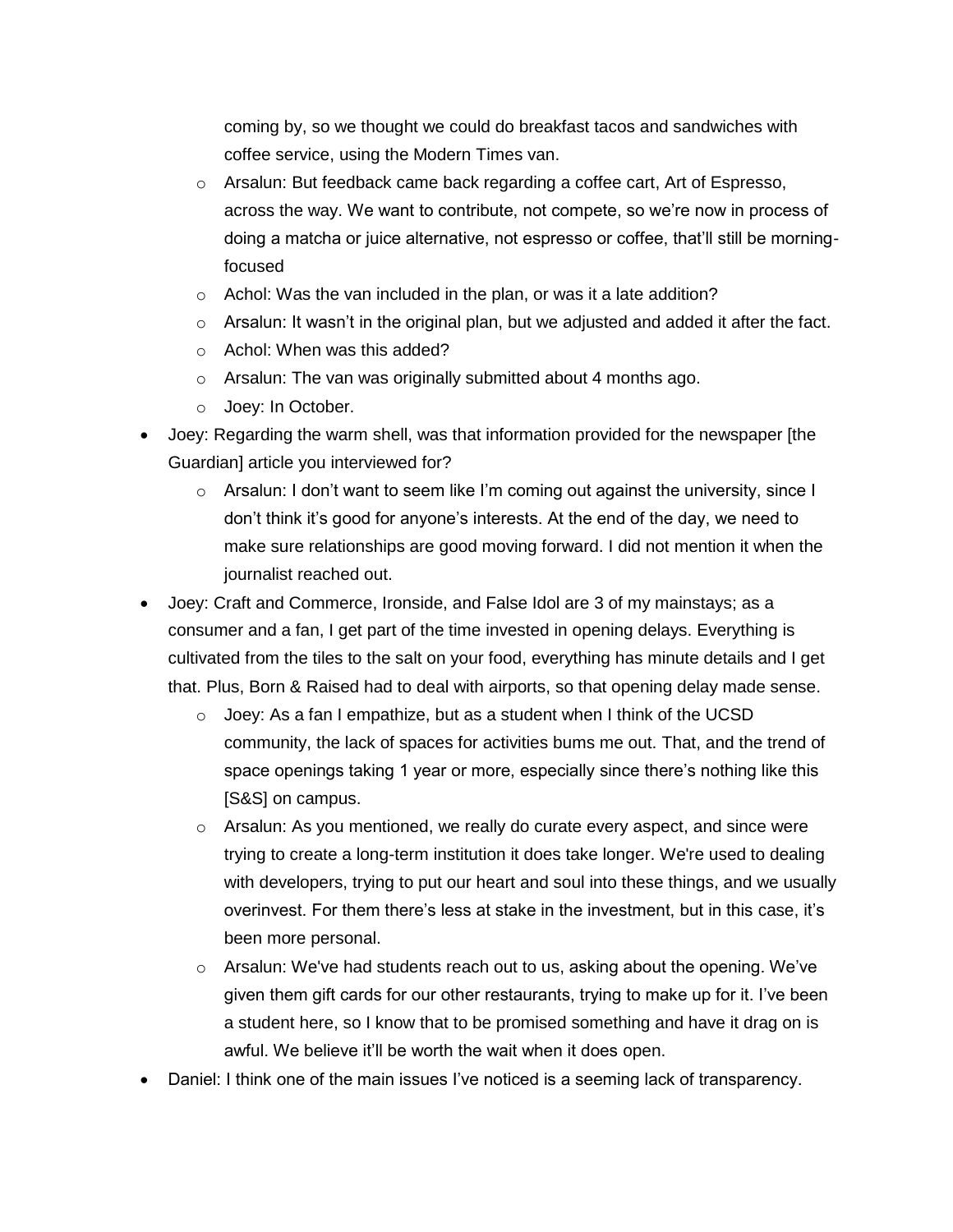- $\circ$  Daniel: People have lost interest in the space. It's became less of a restaurant and more of a constant construction site over the 3 years the space has been empty.
- $\circ$  Arsalun: We got approval to actually build around 10.5 months ago, so we're not going to take the full heat for the emptiness of the site. We are way behind where we should be, but not in terms of years.
- $\circ$  Arsalun: We do have to figure out how to reach out and generate excitement, so we have to figure out the best way to do that.
- Pamela: I'm glad to find out you're an alum, so you know the history of the area and the Pub. We're excited to see something unique come and replace the Pub. I think what you're doing will generate its own energy and reactivate that part of campus. You mentioned you're thinking about doing some things to make it up to students and the campus population. What types of things, and how the logistics work to roll them out?
	- $\circ$  Arsalun: Right now, we've been brainstorming, we haven't finalized anything yet. We're considering doing separate things for the major student groups on campus, such as this one, and figuring out what it'd take to reach them all.
	- $\circ$  Arsalun: We considered making everything free the first week, but I don't think it'd be possible. We're still trying to work it out, but we understand we have to come in and do something to make it up.
- Alex: Thank you for coming in. We're all really passionate about this space.
	- $\circ$  Arsalun: As soon as we get a hard date, I want to come back and get any input from you guys and hear any insight you have to generate enthusiasm and make up for the delays. Thank you.

## **Chair Report**

• If you have any feedback for Arsalun you can go ahead and email me.

## **Vice Chair Report**

• None

## **Director Report**

- None
- Jesus had a question about UCEN link for advertising being down for about a week now
	- $\circ$  Sharon: I'll look into it. We recently redid the site, so everything is entirely new. It's possible the link has been broken.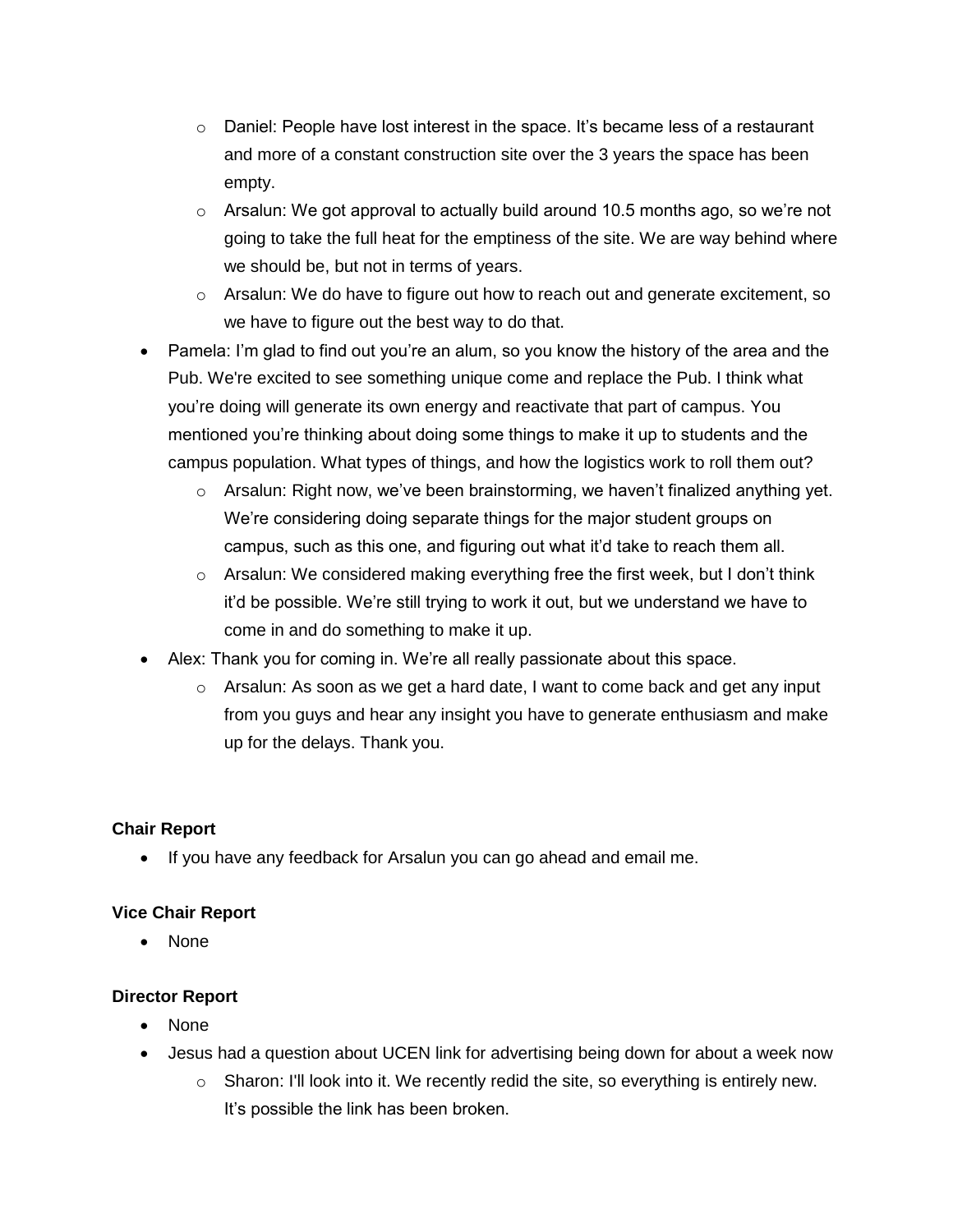- Daniel had a question about a budget issue
	- o Sharon: I haven't heard anything about a budget issue.

### **New Business**

Tech Fee Subsidies

• None

Blue Pepper

- Alex: Last week there was a presentation regarding whether to renew Blue Pepper or look into inviting a new vendor.
- Achol: Muir didn't have a council meeting last week, but I did ask around about Blue Pepper. Almost everyone I asked said they never went to Blue Pepper, or only went to the space to study. I didn't get many positive reports regarding quality or relevance. People said that if they did want Thai food, they would go to Lemongrass.
	- $\circ$  Jesus: Most people will make the effort to go to Lemongrass for Thai food.
- Alex: Do you think Lemongrass and Blue Pepper are in the same cuisine style?
	- $\circ$  Daniel: No, I personally don't think they should be compared since they offer different menu items. However, the student body compares them.
	- $\circ$  Joey: I don't think of Lemongrass and Blue Pepper as same in terms of cuisine, but Lemongrass overshadows Blue Pepper in quality.
- Joey: Also, if you haven't yet taken a look at the plans for Torrey Pines Living + Learning Center (TPLLC), I strongly advise you do so. We should no longer think of PC and OSC as separate entities, but we must think of the campus as a whole.
	- o Joey: Hypothetically, if I was a student in Warren and Rocky Rocky Ramen opened in TPLLC, am I going to go out of my way to go across campus to get Rocky Rocky? Absolutely. Am I going to go across campus to get Blue Pepper? Absolutely not. We can't think of OSC and our areas as staying this way forever. TPLLC is coming. Are we going to have something exciting for our student body if we keep Blue Pepper? We should want our students to be in our spaces because they want to be there, not because of convenience.
		- Joey: If Soda & Swine was open already in the OSC, this would be different.
	- $\circ$  Reilly: I agree completely with Joey, the campus is bringing in exciting projects and new things. Renewing something seen as mediocre is the easy way out.
	- o Pamela: I do agree, that space is very special. If we're bringing in unique, different places like Soda & Swine, Blue Pepper doesn't fit in anymore. It lacks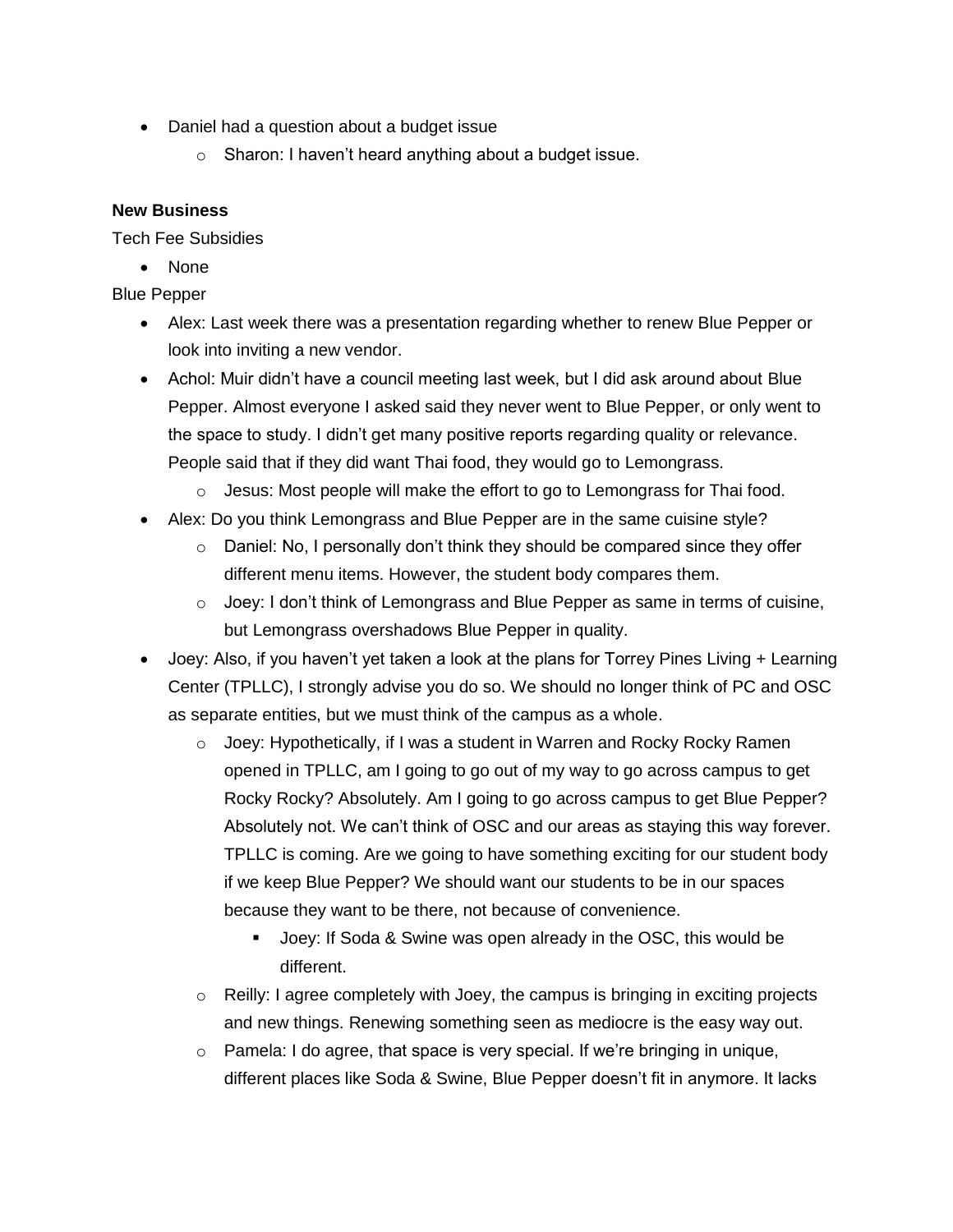the energy and quality of food that you could be getting. I go because of proximity, but it's mediocre.

- $\circ$  Aditya: As a freshman asking others, 90% of freshman didn't know what Blue Pepper was.
- Alex: I'd like to take the vote today or next week regarding whether we consider Blue Pepper or consider a new vendor for the Blue Pepper space. If we do renew their lease, we get to determine the new lease length.
	- $\circ$  Neill: If we were to take a vote, I'd like to take it next week, so we can meet with our college councils.
- Motion to table Blue Pepper discussion until next week: Neill
	- o Second: Jesus

#### **Old Business**

Cash Policy

- Alex: Seed & Sprout doesn't accept cash, only card. Some have complained there isn't enough signage explaining this policy. Since their cash policy isn't in the lease terms, we can't force them to do anything, but we can encourage them.
	- $\circ$  Pamela: They've put a sign up, right at the register.
	- o Jesus: Was the sign at the register, or the line when you first order?
	- $\circ$  Pamela: It's when you first order, right by the case of beverages. It was very helpful.
	- o Joey: Was it handwritten still?
	- o Pamela: No, but it was printed on a piece of standard paper.
	- o Joey: My recommendation is to do something using the Seed & Sprout design, so it has their logo and looks more official. We can recommend they elevate this [cash] policy and do so by making a good sign.
- Straw pull motion by Alex: 11 votes, all in favor
- Motion to table Seed & Sprout cash policy indefinitely: Daniel
	- o Second: Reilly

#### **Member Reports**

- Nikhil Pothuru
	- $\circ$  I know some of you were at the retreat we had a couple of weeks ago; there was a proposal to create commuter lounge/outreach office.
	- $\circ$  With the development of 7th and 8th college, there needs to be new study spaces to accommodate the students.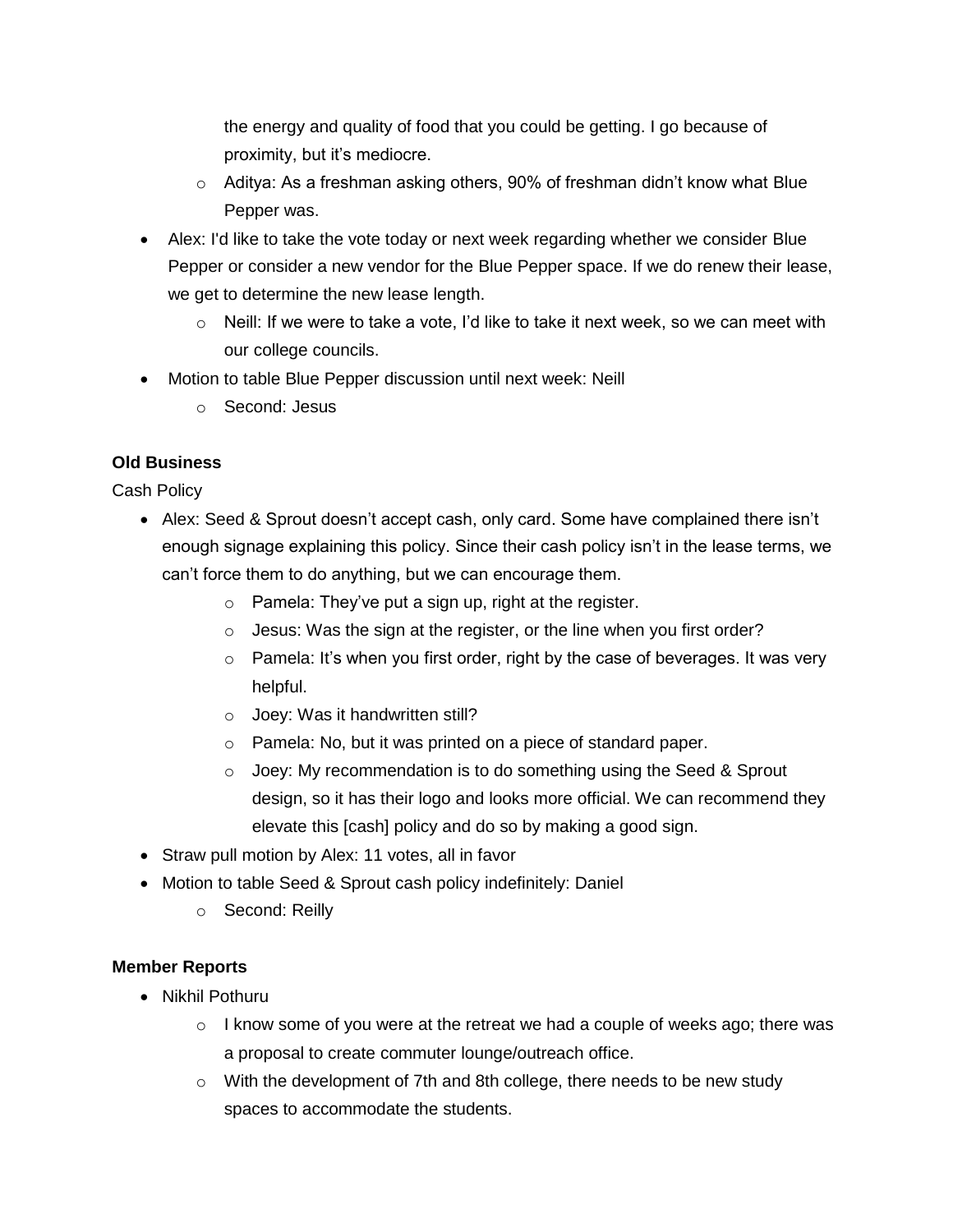- o Goals
	- Add new study space on campus
	- Create space for orgs and faculty to meet w/ students
	- Take first steps to a more centralized campus (commuter lounge in central location)
- Alex: I'll open up a speakers list.
	- $\circ$  Jesus: It'd be nice to have extra commuter lounges, but with the draft proposal, there needs to be a proposed location. Maybe we don't need a new commuter lounge, but ideas on how to make the current commuter lounge in PC East more inviting and exciting.
	- $\circ$  Reilly: You're looking at making an additional commuter lounge along with the current one? University centers are more a space for hanging out and having lunch, rather than a study space. We don't want University Centers to become like the library, which is right there.
	- o Achol: I don't know if we need 2 commuter lounges in PC, and I know you emphasized you want it to be central to campus.
	- $\circ$  Katya: If you were to have a new space, it should have some new features for commuters, like the commuter fridge in the arcade area.
	- o Achol: How much does the arcade get used?
	- $\circ$  Sharon: I don't have an answer off the top of my head, but I can pull door tracker stats.

#### **Open Forum**

• Joey: First of all, I'm super proud of a lot of you for speaking up and having meaningful things to say this week. There's a correlation between people who spoke up and who went to the retreat. I think we should have another retreat soon, because those conversations had a lot to do with how we determine space criteria and how we prepare proposals. Let's capitalize on our momentum and move forward.

#### **Announcements**

- Alex: We have a new member, Katya. She's a member of 6th college student council, she will be the representative for rest of the year
- Pamela: I want to announce Black History Month activities. There are some great things happening this week. Come out and participate! Quincy Troupe is coming, great music coming to the Loft. He did an installation downtown by the Children's Museum.